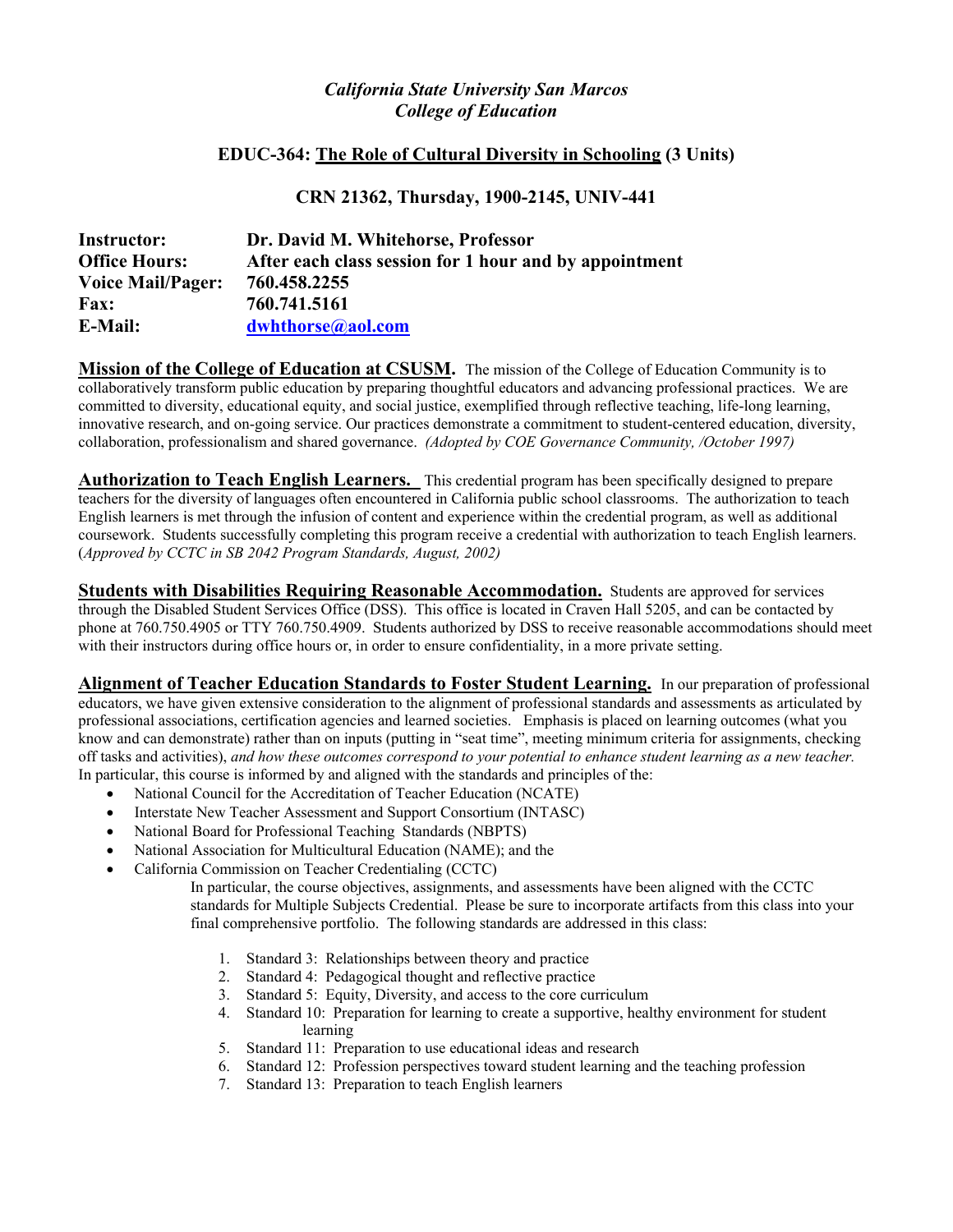**Teacher Performance Expectation (TPE) Competencies.** This course is designed to help teachers seeking the Multiple Subjects Credential to develop the skills, knowledge, and attitudes necessary to assist schools and districts in implementing an effective program for all students. The successful candidate will be able to merge theory and practice in order to realize a comprehensive and extensive educational program for all students. The following TPE's are addressed in this course:

| Primary Emphasis:                                    | Secondary Emphasis:              |
|------------------------------------------------------|----------------------------------|
| TPE 8: Learning about students                       | TPE 4: Making content accessible |
| TPE 11: Social environment                           | TPE 7: Teaching English learners |
| TPE 12: Professional, legal, and ethical obligations | TPE 13: Professional growth      |

**Course Description.** This course explores cultural and linguistic diversity as critical variables in achieving educational equity for all students. Major units include intensive theoretical and practical articulation of culture and cultural pluralism; educational issues of "race", class, gender, language, ethnicity, exceptionality and sexual orientation; social, structural, programmatic and curricular issues; and, effective teaching for diverse populations. This course is intended for candidates having an interest in diversity and educational issues and is a prerequisite for all teacher credential program candidates. Highly refined oral and written communication, information literacy, and appropriate uses of technology are required of professional educators. Therefore, these competencies are emphasized in the successful completion of this course.

**Course Objectives.** Candidates completing EDUC 464 will be able to demonstrate knowledge, skills and dispositions indicating:

- 1. mastery of the TPE competencies appropriate to the course and content area;
- 2. mastery of standards for English learners as indicated in the course alignment with SB 2042;
- 3. understanding of various concepts of culture and their applicability to learning, teaching, curricular development and educational reform;
- 4. understanding of the historical and contemporary contexts for multicultural and multilingual education;
- 5. knowledge of the relationships between multicultural and multilingual instruction;
- 6. familiarity with second language acquisition theory and the role of the primary language in second language learning;
- 7. ability to report, interpret, analyze and synthesize complex information; and,
- 8. university-level competence in information literacy, use of technology and oral and written communication.

## **Required Texts.**

- Banks, J. A. & Banks, C. A. McG. (Eds.). (2001). *Multicultural education: Issues and perspectives* (4<sup>th</sup> Edition). New York: John Wiley & Sons.
- King, S. H. & Castenell, L. A. (Eds.). (2001). *Racism and racial inequality: Implications for teacher education.* Washington, DC: American Association of Colleges for Teacher Education.
- Spring, J. (2001). *Deculturalization and the struggle for equality: A brief history of the education of dominated cultures in the United States* (3rd. Edition). Boston: McGraw-Hill.

**Course Outline (Calendar of Topics).** Candidates are reminded that the schedule is tentative and subject to change. All classes differ in candidate composition, ability levels and background preparation. Some topics may require additional articulation in order for credential candidates to make meaning of specific topical material. It is more important to build understanding and meaning-making than it is to cover all chapters and all topics. Therefore, the professor reserves the academic freedom to modify this calendar of topics to enhance the learning process.

| <b>SESSION/DATES</b> | <b>TOPICS</b>                                                                                             | <b>READINGS</b>      |
|----------------------|-----------------------------------------------------------------------------------------------------------|----------------------|
| $1 - 1/22$           | Introduction and course overview. Defining culture                                                        | None                 |
| $2 - 1/29$           | The nature of culture. Context for culture. Cultural contact and intercultural<br>interaction.            | Banks, Chs. 1, 2, 3  |
| $3 - 2/5$            | Historical perspectives. Development of multicultural education as a discipline.                          | Banks, Chs. 9, 11    |
| $4 - 2/12$           | Topics continue                                                                                           | None                 |
| $5 - 2/19$           | Education of dominated cultures in the USA<br>In-class processing of <i>Deculturalization</i>             | Spring (entire text) |
| $6 - 2/26$           | Gender issues in the classroom<br>In-class discussion of personal histories. Personal History papers due. | Banks, Chs. 6, 7, 8  |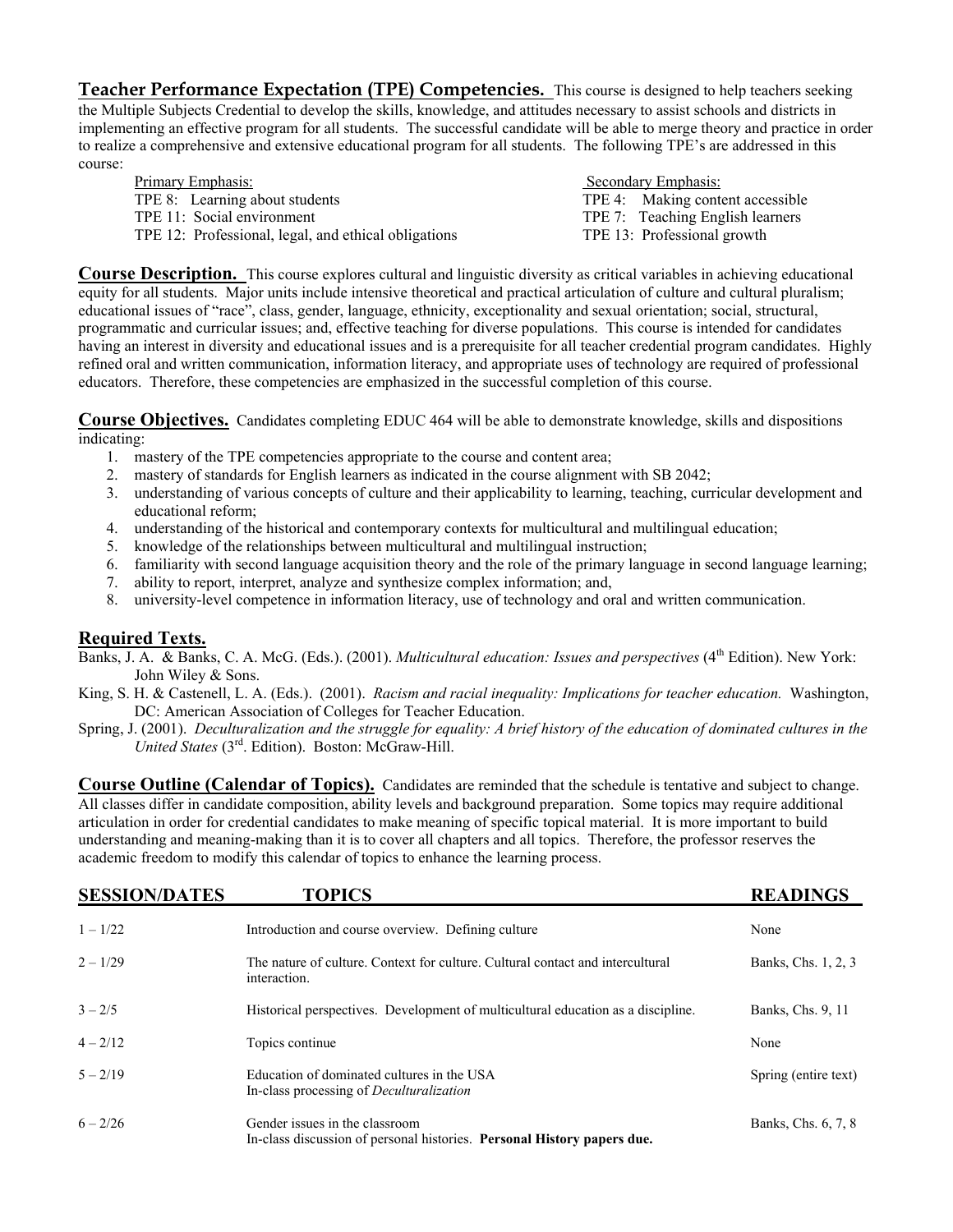| $7 - 3/4$           | Class, religion and exceptionality                                                     |      | Banks, Chs. 4, 5, 13,<br>14, 15 |
|---------------------|----------------------------------------------------------------------------------------|------|---------------------------------|
| $8 - 3/11$          | Language acquisition. Role of primary language in L2 development                       |      | Banks, Ch. 12                   |
| $9 - 3/18$          | Language acquisition. ELD and SDAIE                                                    |      | Handouts in class               |
| $10 - \frac{3}{25}$ | Critical analysis and processing of <i>Race and Racial Inequality</i>                  |      | King/Castenell<br>(entire text) |
| $11 - 4/8$          | Multicultural reform agenda: curricula, pedagogy $\&$ community                        |      | Banks, Chs. 10, 16,<br>17       |
| $12 - 4/15$         | Group processing of research paper and presentation                                    |      | None                            |
| $13 - 4/22$         | Research presentations: Groups $1 - 3$                                                 |      | None                            |
| $14 - 4/29$         | <b>Research Presentations: Groups <math>4-6</math></b>                                 |      | None                            |
| $15 - 5/6$          | Course summary. Course evaluation.<br><b>Assignment Due: Final Outcome Assessment.</b> | None |                                 |

# **COURSE REQUIREMENTS**

#### **Assignments:**

All assignments are due on the dates indicated. Written assignments must be word processed, double-spaced, paginated, and have 1" margins on all sides. Your name and the CRN for your section must appear at the top right of the first page, except as noted for the research paper assignment. Page limitations are not given as writing styles differ. You are expected to make your written assignments as long (or as short) as it takes you to respond to all elements of the assignment and make your point(s). It is expected that all assignments will reflect university-level composition and exposition. Use of electronic spelling and grammar checking is encouraged.

| 1. Personal History                      | 25 pts.   | Due Week 6              |
|------------------------------------------|-----------|-------------------------|
| 2. Group Research Paper and Presentation | 40 pts.   | Due Week 13             |
| 3. Outcome Assessment                    | 20 pts.   | Due Week 15             |
| 4. Attendance and Participation          | $15$ pts. | <b>Assessed Week 15</b> |

#### **1. Personal History.** (25 points).

The purpose of this assignment is to provide you the opportunity to examine your own culture. Write a narrative essay about your own life, describing the experiences that have shaped your views of "race", culture, and issues of diversity. Reflect on your own experiences in terms of your cultural reference, your family background, your interactions with others unlike yourself, and other factors determined by your own circumstances and your upbringing. In this assignment, you will explore within yourself, and commit to written form:

- (1) your identity as a learner,
- (2) your identity as a member of a particular cultural/racial/ethnic group, and
- (3) how this affects your potential as a teacher.

Include SPECIFIC examples of events and situations that you feel shaped your views on these issues. Be sure to situate your examples in the context of assumptions about schooling and education. To the extent possible, relate your experiences to the theory and praxis in readings, class discussions and activities. **Be prepared to share your paper in small group and larger class discussions during the sixth week of instruction**.

(TPE 8, 11, 13)

#### **2. Group Research Paper and Presentation.** (25 points written/15 points oral).

In heterogeneous groups, you will develop, as a group, a research paper on an issue of *significance* in the field of multicultural education, which you will formally present to the class. The topic must be approved by the professor. Your research must include at least 3 sources from the ERIC database, at least 3 sources from the Internet, at least 3 print media sources, and at least one of the texts used in class. References must be exclusive of one another. These are the minimum requirements for an acceptable grade, therefore superior grades require greater breadth and depth of research.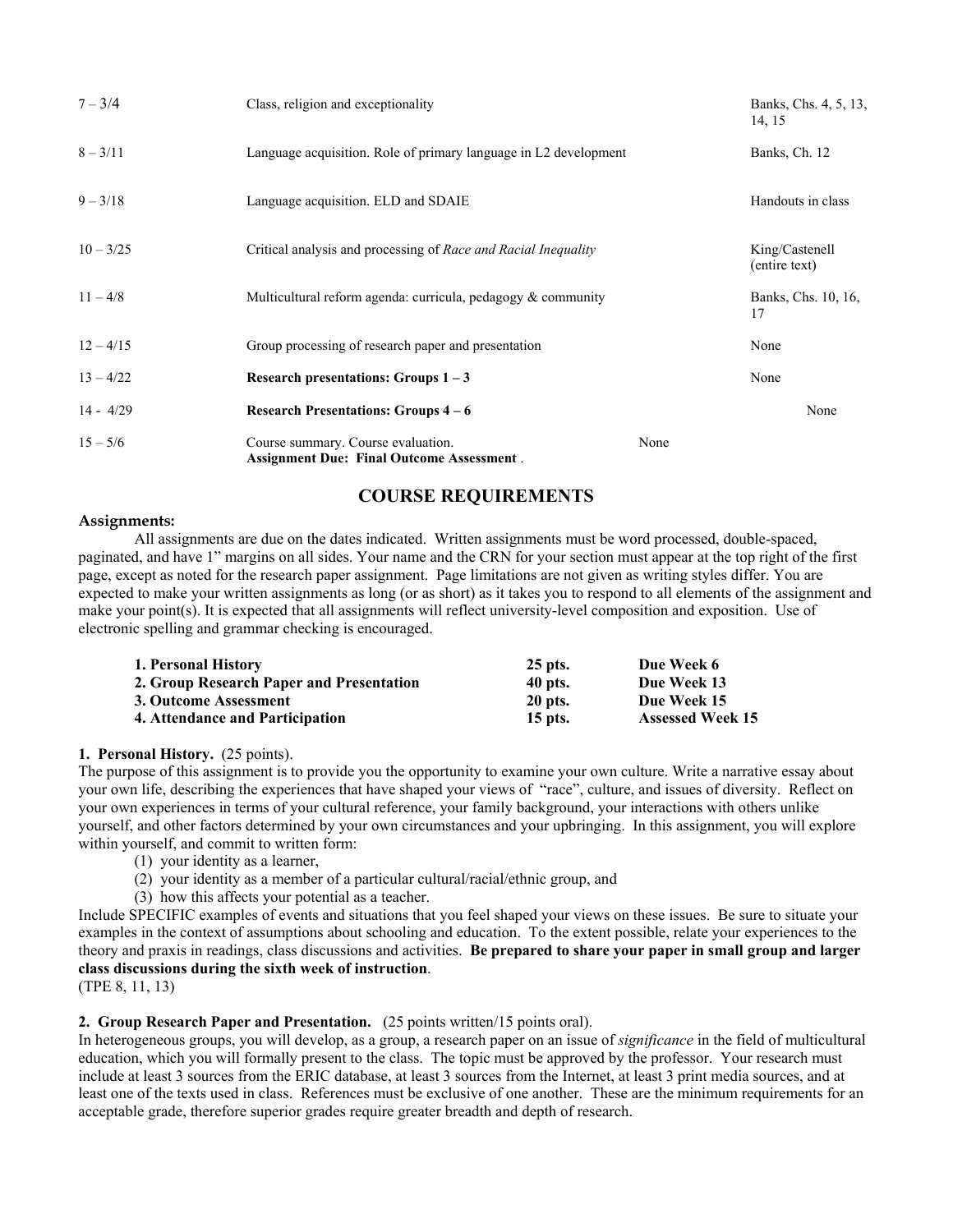The group's paper will include:

- 1. a cover page listing the title, a 2-3 paragraph/200 word abstract, and full names of all group members,
- 2. a narrative that describes the issue, including its historical context,
- 3. a description of why the issues is significant in the field of education,
- 4. your position on the issue and why you have taken that position,
- 5. a defense (rationale) for taking the position with appropriate references,
- 6. a conclusion regarding the issue, with recommendations for action,
- 7. an annotated bibliography of all references consulted, and
- 8. attachments such as your visual aids for the presentation, graphic organizers, or any supplementary material developed to enhance student learning.

The length of the paper is determined by the degree to which you articulate the requirements outlined above. Depth of analysis is more important than providing in-depth description. In other words, your paper should answer WHY and HOW, more importantly than WHO, WHAT, WHEN, or WHERE. The paper should be stapled together, and not placed in any kind of binder. Please put your effort into articulating the issues, not developing a time-consuming, computer-generated cover. **All papers are due Week 13, regardless of the day of your scheduled presentation.**

Your panel presentation will be 20 minutes in length. You will present a synopsis of your issue, accompanied by appropriate visual, aural and or tactile aids. The mode of presentation may include skits, simulations, debate, Socratic dialogue, or some other form of multi-modal presentation (PowerPoint, as example). You are cautioned NOT to read from the text of your paper. In addition to the 20 minute presentation, you will plan to respond to questions for no more than 10 minutes. Therefore, your group should be prepared to be "on" for  $1/2$  hour. It is a group responsibility to practice and time the presentation and Q & A session: presentations which are more than 3 minutes long or short of these parameters will have the grade reduced appropriately. At the time of your presentation, you will provide each classmate and the professor with a stapled handout, which includes Items 1, 7 and 8, above.

(TPE 7, 8, 11, 12)

## **3. Outcome Assessment.** (20 points).

This is your opportunity to examine your own learning. You will select the most important learning or **closely related** set of learning you have acquired during the course. You will write in detail:

- (1) what you learned,
- (2) how you knew you were learning something of significance (assessing your own learning),
- (3) how this will shape your attitudes and behaviors as a teacher or in future intercultural interaction, and
- (4) how you will demonstrate overall "cultural competence" (as this definition is developed in class)

Emphasis is placed on your ability to synthesize data around the topic you select, your depth of reflective analysis, your ability to articulate the cognitive, behavioral and affective domains of your learning, and the relationship of this topic to your future growth and professional practice. **Final outcome assessments are due on the last class day**. (TPE 4)

#### **Attendance and Participation.** (15 points).

Daily reflections, Quickwrite activities, participation in dialogue and other in-class assignments are counted as part of the participation points.

The Governance Community of the College of Education adopted the following policy on 12/19/97:

## COLLEGE ATTENDANCE POLICY

*Due to the dynamic and interactive nature of courses in the College of Education, all students are expected to attend all classes and participate actively. At a minimum, students must attend more than 80% of class time, or s/he may not receive a passing grade for the course at the discretion of the instructor. Individual instructors may adopt more stringent attendance requirements. Should the student have extenuating circumstances, s/he should contact the instructor as soon as possible.* 

Attendance and participation are especially important since the course deals with complex material processed in a variety of ways. Structured interactions, group processes, oral presentations, guided discussion of readings, and self-disclosure exercises are the norm. **Students are expected to have read assigned materials by the date indicated in the syllabus, and should be prepared to discuss readings individually or in variously structured groups.** The degree of your engagement in these processes forms the basis for points assigned. Due to the fast paced and highly interactive nature of the course, regular attendance and full participation are expected: teaching and learning is difficult (if not impossible) if one is not present for and engaged in the process. Therefore, the above College Attendance Policy is amplified as follows:

- 1. Missing more than 1 class meeting will result in the reduction of one letter grade.
- 2. Arriving late or leaving early on more than two occasions will result in the reduction of one letter grade.
- 3. Illness and emergency circumstances will be considered/negotiated on a case-by-case basis.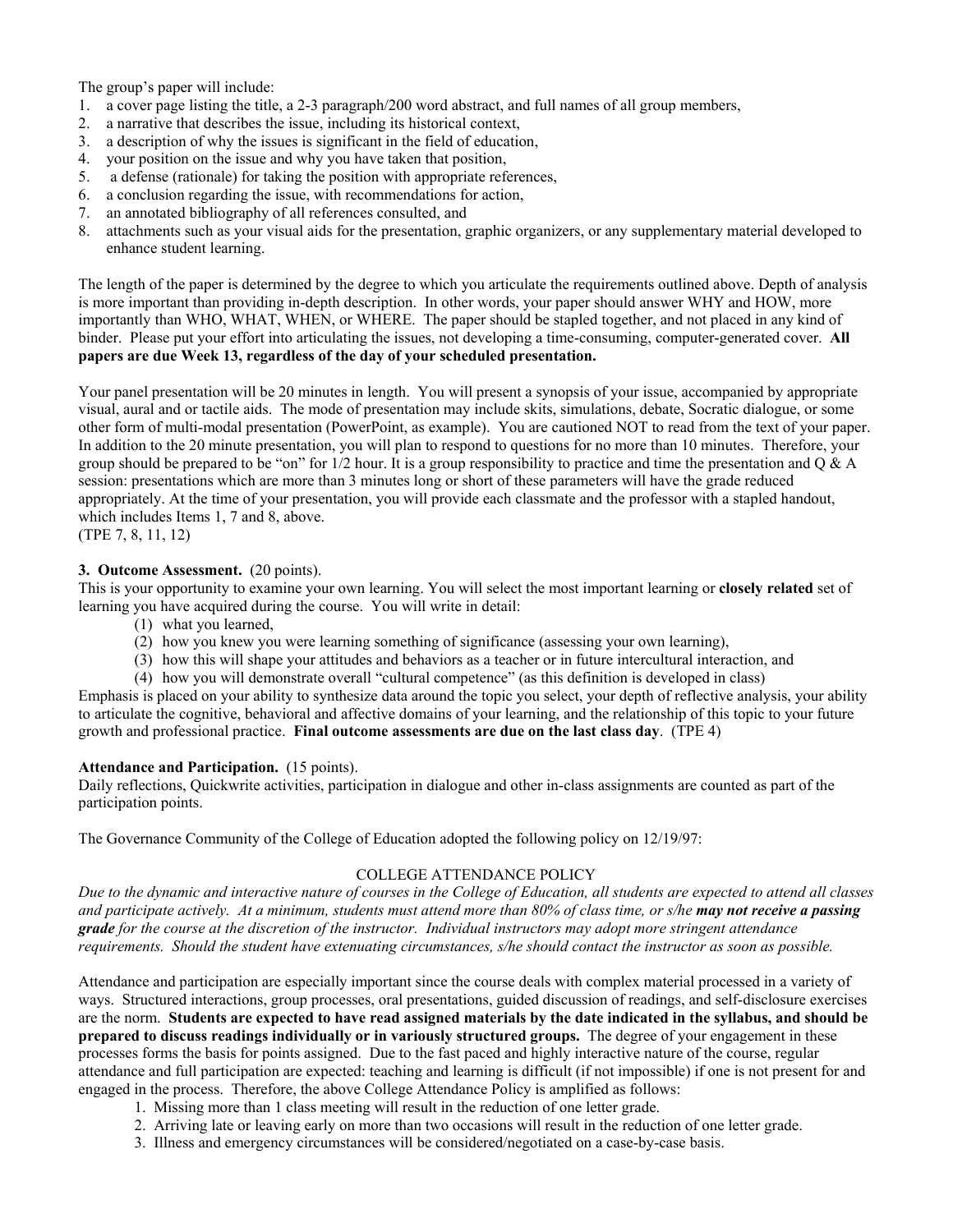These measures should not be considered punitive, as students are expected to establish appropriate personal, academic and career-ladder priorities. Therefore these measures should be viewed as taking appropriate individual responsibility for one's own learning in a democratic, collaborative and reciprocal-learning environment. (TPE 12, 13).

## **GRADING**

*Grading Scale:* A=93+, A-=90-92, B+= 87-89, B=83-86, B-= 80-82, C+=77-79, C=73-76, C-= 70-72, D+=67-69, D=63-66, D-= 60-62, F=59 or lower Students taking EDUC 364 as a prerequisite for teacher credential and graduate programs are reminded that the College requires completion of this course with a C+ or higher.

 *Submission Schedule:* Work submitted late, but within one week of the due date will be reduced by one letter grade. Work received over one week late will receive no credit.

*Grading Emphasis*: Each written assignment will be graded approximately 85% on content and context (detail, logic, synthesis of information, depth of analysis, etc.), and 15% on mechanics (grammar, syntax, spelling, format, uniformity of citation, etc.). All citations, where appropriate, will use APA format. Consult Library Services for the *Manual of Citation of the American Psychological Association,* or other guides to citation.

## **GENERAL CONSIDERATIONS**

*Academic Honesty:* It is expected that each student will do his or her own work, and contribute equitably to group projects and processes. If there is any question about academic honesty, consult the University Catalog or the Semester Schedule.

*Appeals:* Every student has the right to appeal grades, or appeal for redress of grievances incurred in the context of any course. Disputes may be resolved informally with the professor, or through the formal appeal process. For the latter, consult the Associate Dean.

*Ability:* Every student has the right to equitable educational consideration and appropriate accommodation. Students having differing ability (mobility, sight, hearing, documented learning challenges, first language/English as a second language) are requested to contact the professor at the earliest opportunity. Every effort will be made to accommodate special need. Students are reminded of the availability of Disabled Student Services, the Writing Center, technology assistance in the computer labs, and other student support services available as part of reasonable accommodation for special needs students.